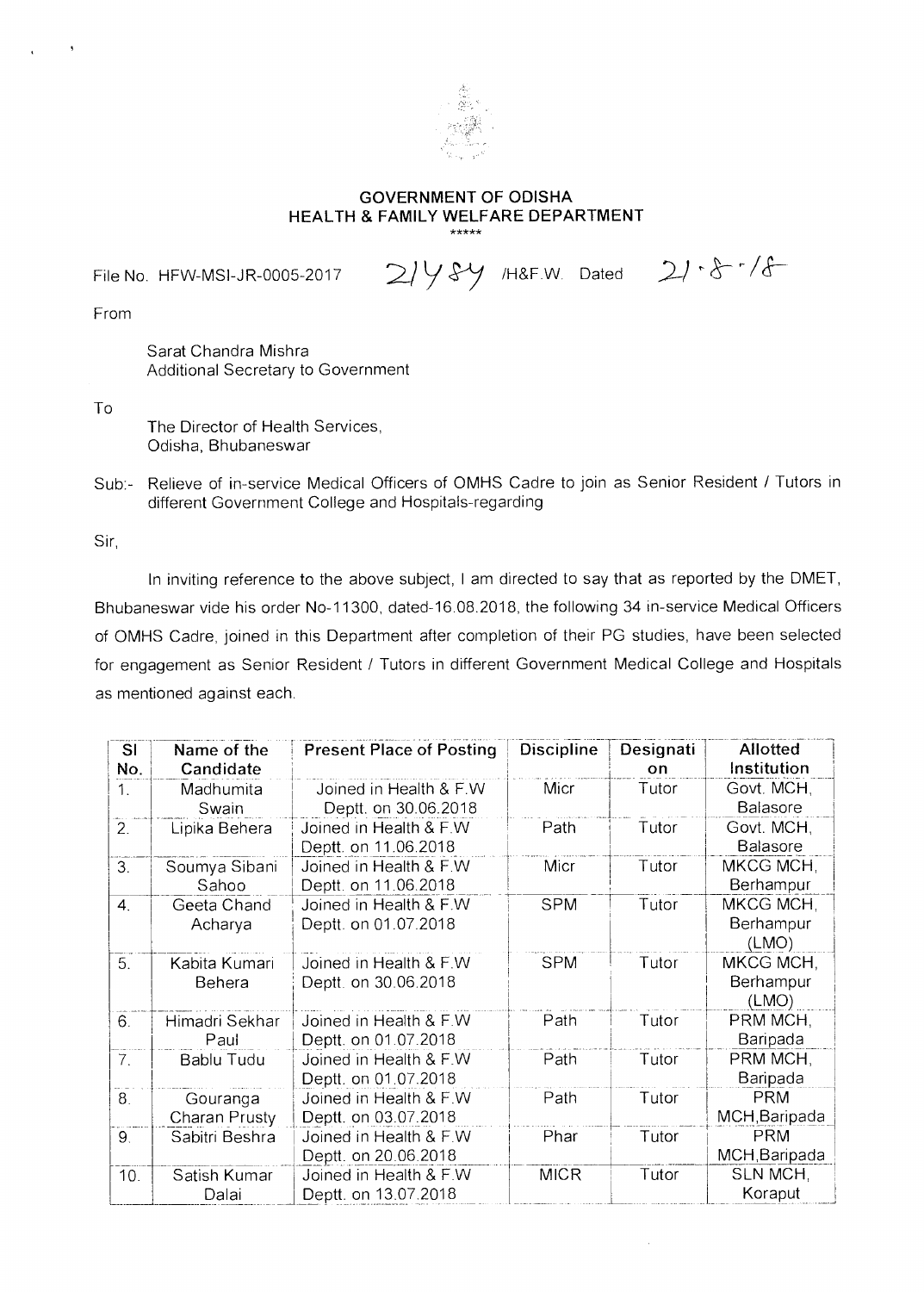| 11. | Madhaba Nayak      | Joined in Health & F.W  | <b>SPM</b>  | Tutor     | SLN MCH,        |
|-----|--------------------|-------------------------|-------------|-----------|-----------------|
|     |                    | Deptt. on 11.06.2018    |             |           | Koraput         |
| 12. | Sumanta Sahu       | Joined in Health & F.W  | <b>MICR</b> | Tutor     | VIMSAR, Burla   |
|     |                    | Deptt. on 01.07.2018    |             |           |                 |
| 13. | Saradbrata         | Joined in Health & F.W  | Path        | Tutor     | VIMSAR, Burla   |
|     | Mishra             | Deptt. on 11.06.2018    |             |           |                 |
| 14. | <b>Babul Kumar</b> | Joined in Health & F.W  | Pulm        | <b>SR</b> | Govt. MCH,      |
|     | Agrawal            | Deptt. on 11.06.2018    |             |           | Bolangir        |
| 15. | Rusikesh           | Joined in Health & F.W  | Anae        | <b>SR</b> | MKCG MCH,       |
|     | Satapathy          | Deptt. on 30.06.2018    |             |           | Berhampur       |
| 16. | Sarada             | Joined in Health & F.W  | Anae        | <b>SR</b> | MKCG MCH,       |
|     | Prasanna Dash      | Deptt. on 30.06.2018    |             |           | Berhampur       |
| 17. | Kishore Kumar      | Joined in Health & F W  | Paed Surg   | <b>SR</b> | MKCG MCH,       |
|     | Behera             | Deptt. on 02.07.2018    |             |           | Berhampur       |
| 18. | Kumar Bismaya      | Joined in Health & F.W. | Neuro       | <b>SR</b> | MKCG MCH,       |
|     |                    | Deptt. on 18.06.2018    |             |           | Berhampur       |
| 19. | Aditya             | Joined in Health & F.W  | Ortho       | <b>SR</b> | MKCG MCH,       |
|     | Mohapatra          | Deptt. on 02.07.2018    |             |           | Berhampur       |
| 20. | Chandra Sekhar     | Joined in Health & F.W  | Paed        | <b>SR</b> | MKCG MCH.       |
|     | Patra              | Deptt. on 30.06.2018    |             |           | Berhampur       |
| 21. | Jitendra Patra     | Joined in Health & F.W  | <b>RT</b>   | <b>SR</b> | MKCG MCH,       |
|     |                    | Deptt. on 06.07.2018    |             |           | Berhampur       |
| 22. | Bibhudatta         | Joined in Health & F.W  | Paed.       | <b>SR</b> | PRM. MCH,       |
|     | Nayak              | Deptt. on 30.06.2018    |             |           | Baripada        |
| 23. | Ambika Prasad      | Joined in Health & F.W  | Anae        | <b>SR</b> | <b>SLN MCH.</b> |
|     | Tripathy           | Deptt. on 02.07.2018    |             |           | Koraput         |
| 24. | Pravin Kumar       | Joined in Health & F.W  | O&G         | <b>SR</b> | <b>SLN</b>      |
|     | Dash               | Deptt. on 12.06.2018    |             |           | MCH, Koraput    |
| 25. | Nawed Momin        | Joined in Health & F.W  | Paed        | <b>SR</b> | <b>SLN</b>      |
|     |                    | Deptt. on 12.06.2018    |             |           | MCH, Koraput    |
| 26. | Priyajit Jena      | Joined in Health & F.W  | Pulm        | <b>SR</b> | <b>SLN</b>      |
|     |                    | Deptt. on 02.07.2018    |             |           | MCH, Koraput    |
| 27. | Ramakrishna        | Joined in Health & F.W  | Anae        | <b>SR</b> | VIMSAR, Burla   |
|     | Bhue               | Deptt. on 22.06.2018    |             |           |                 |
| 28. | Sanjay Kumar       | Joined in Health & F.W. | Medi        | <b>SR</b> | VIMSAR, Burla   |
|     | Majhi              | Deptt. on 08.06.2018    |             |           |                 |
| 29. | Meenakshi          | Joined in Health & F W  | O&G         | <b>SR</b> | VIMSAR, Burla   |
|     | Mahalik            | Deptt. on 30.06.2018    |             |           |                 |
| 30. | Subhranshu         | Joined in Health & F.W  | Paed        | <b>SR</b> | VIMSAR, Burla   |
|     | Sekhar Dhal        | Deptt. on 12.06.2018    |             |           |                 |
| 31. | Amit Kiran Rath    | Joined in Health & F.W  | Pulm        | <b>SR</b> | VIMSAR, Burla   |
|     |                    | Deptt. on 11.06.2018    |             |           |                 |
| 32. | Jyoti Ranjan       | Joined in Health & F W  | Surg        | <b>SR</b> | VIMSAR, Burla   |
|     | Pradhan            | Deptt. on 01.07.2018    |             |           |                 |
| 33. | Biswajit Sahu      | Joined in Health & F.W  | <b>UROL</b> | <b>SR</b> | VIMSAR, Burla   |
|     |                    | Deptt. on 01.07.2018    |             |           |                 |
| 34. | Dharbind Kumar     | Joined in Health & F.W  | <b>UROL</b> | <b>SR</b> | VIMSAR, Burla   |
|     | Jha                | Deptt. on 11.06.2018    |             |           |                 |

 $\mathbf{C}^{\text{max}}_{\text{max}}$ 

The proposal of the DMET has been considered with the following conditions and accordingly, the above 34 Medical Officers are hereby relieved from this Department today i.e. on 21.08.2018 so as to enable them to report before the Dean and Principal of concerned Medical College by 23.08.2018 positively.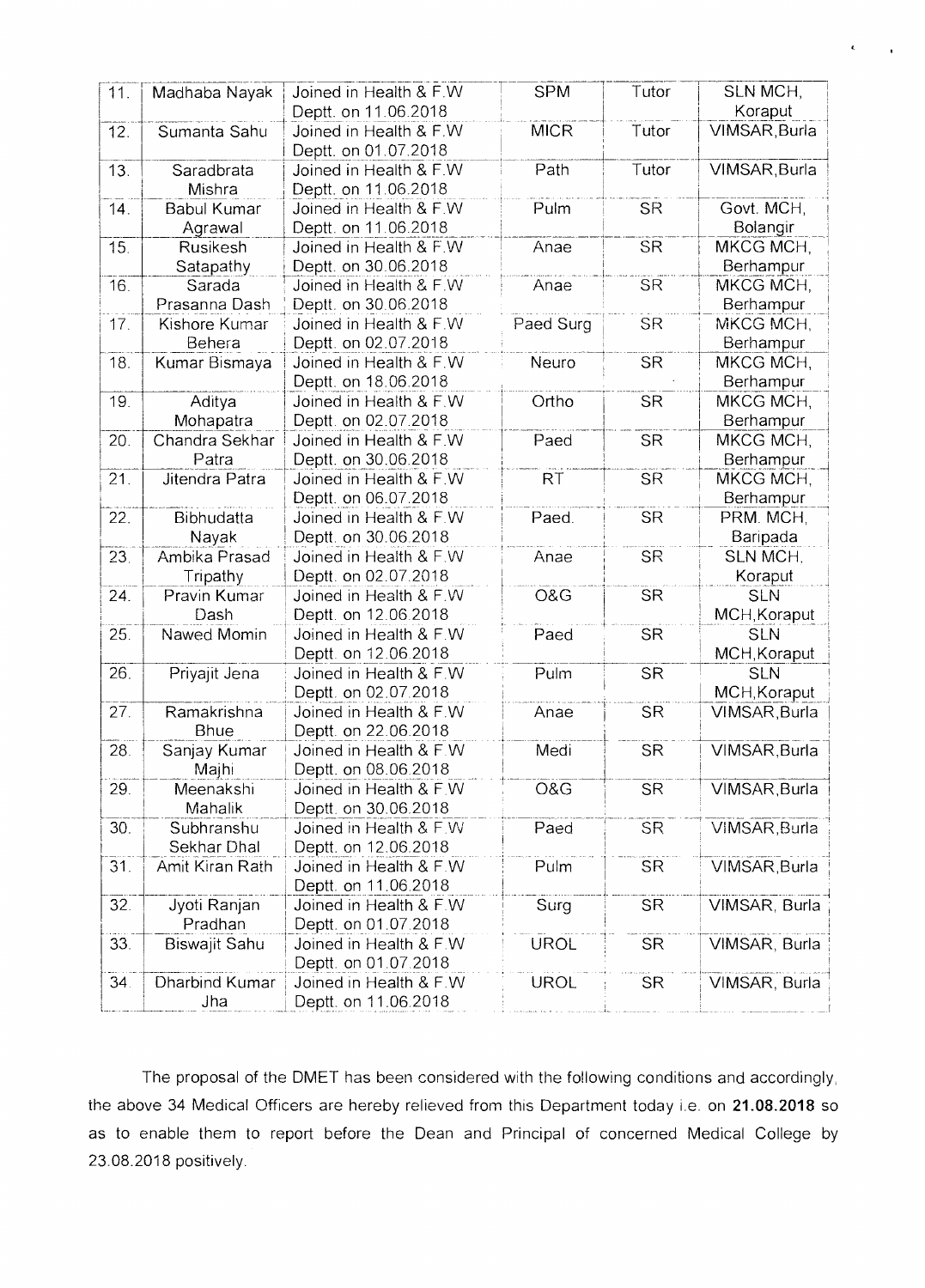- a. The entire cost of the SR ship / Tutors shall be borne by the doctor concerned in private Medical Colleges.
- b. The doctor concerned will pursue the SR ship / Tutors by availing leave due and as admissible to him / her.
- c. The doctor concerned will give an undertaking to the effect that he / she will join in the State Government positively soon after completion of the SR ship / Tutors, failing which the disciplinary proceedings shall be drawn against him /her.

It is, therefore, requested to receive the undertakings from the above Medical Officers before pursuing their SR ship / Tutors as per the conditions communicated to them in the NOCs.

 $Memo No$   $21485$  dated  $21\sqrt{2115}$  Additional Secret Copy forwarded to the DMET, Bhubaneswar / Dean and Principal, Government Medical College and Hospital, Balsore / Dean and Principal, Government Medical College and Hospital, Bolangir / Dean and Principal, MKCG MCH, Berhampur / Dean and Principal, PRM MCH, Baripada / Dean and Principal, SLN MCH, Koraput / Dean and Principal, VIMSAR, Burla / Additional Director of Health, HRH & R, 0/o the DHS, Bhubaneswar / Doctors concerned for information and necessary action. to Government

The doctors concerned are hereby directed to submit their undertakings to the Director of Health Services, Odisha, Bhubaneswar positively before pursuing their SR ship /  $\int$ utors.

Additional Secretary

Yours faithfully,